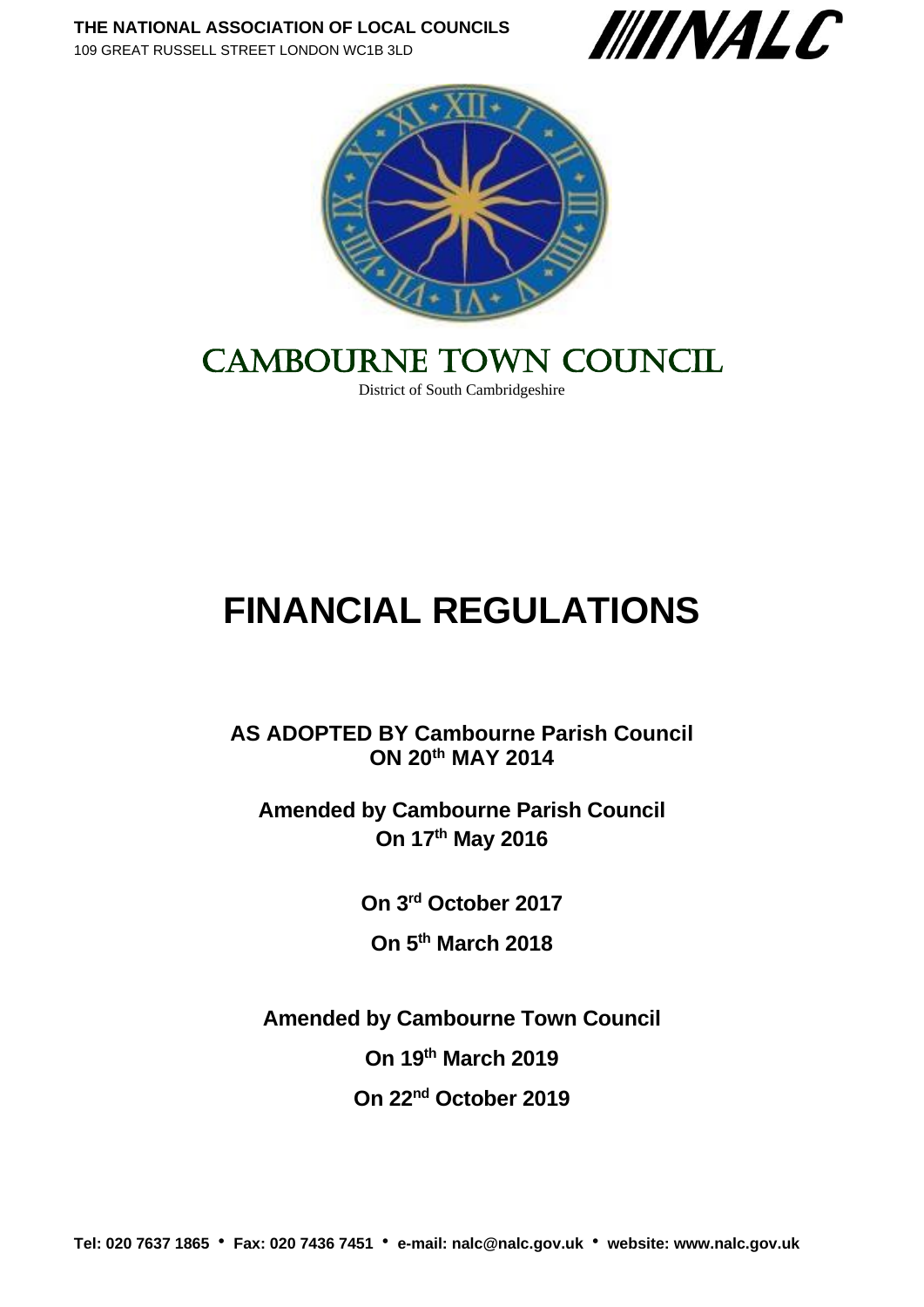#### **INDEX**

| 1 <sub>1</sub>  |                                                                       |
|-----------------|-----------------------------------------------------------------------|
| 2.              |                                                                       |
| 3.              |                                                                       |
| 4.              |                                                                       |
| 5.              |                                                                       |
| 6.              |                                                                       |
| 7.              |                                                                       |
| 8.              |                                                                       |
| 9.              |                                                                       |
| 10.             |                                                                       |
| 11.             |                                                                       |
| 12.             | [PAYMENTS UNDER CONTRACTS FOR BUILDING OR OTHER CONSTRUCTION WORKS 16 |
| 13.             |                                                                       |
| 14.             |                                                                       |
| 15.             |                                                                       |
| 16.             |                                                                       |
| 17 <sub>1</sub> |                                                                       |
| 18.             |                                                                       |
| 19.             |                                                                       |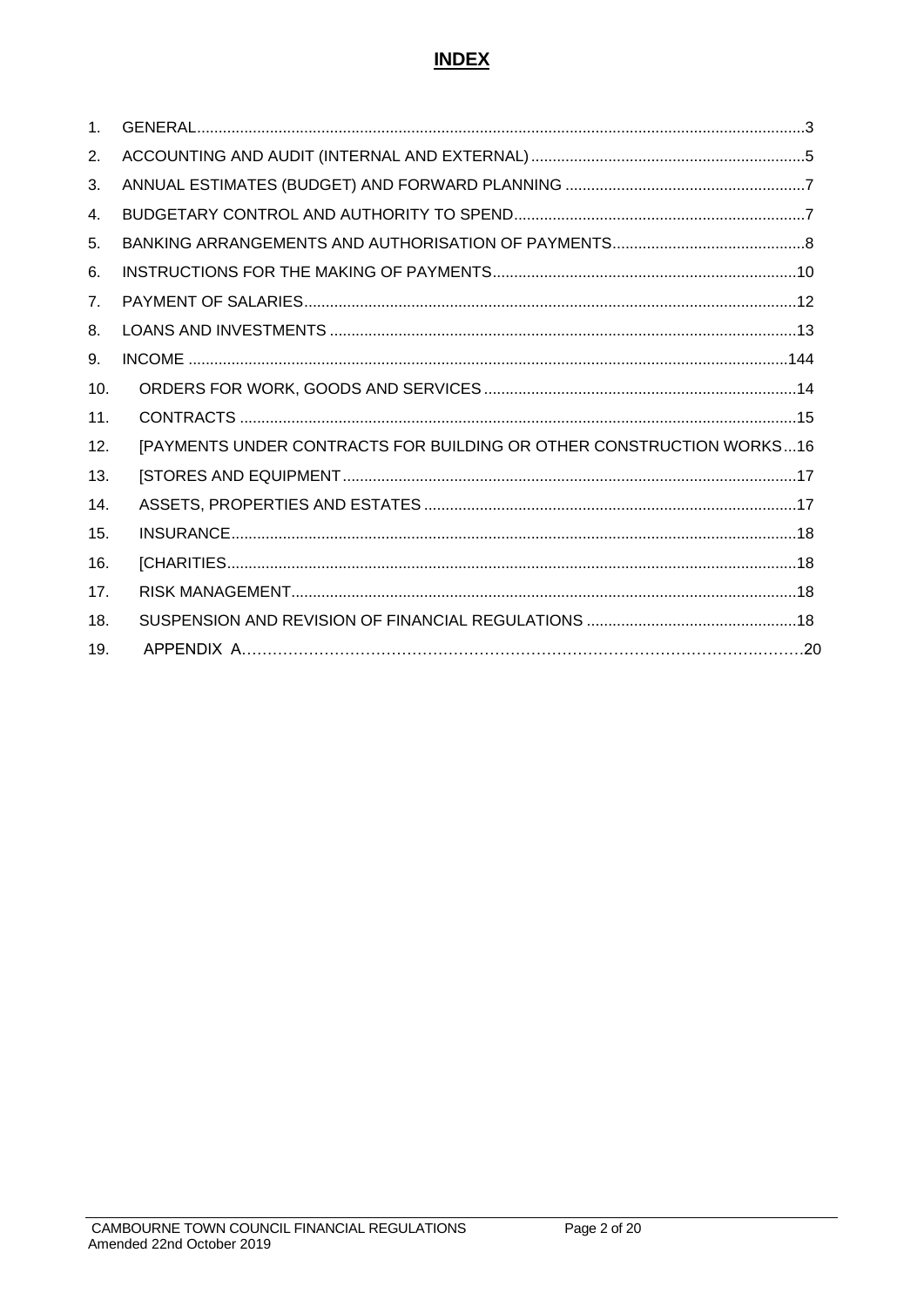These Financial Regulations were adopted by the Council at its Meeting held on [20<sup>th</sup> May 2014]

#### <span id="page-2-0"></span>**1. GENERAL**

- 1.1. These financial regulations govern the conduct of financial management by the council and may only be amended or varied by resolution of the council. Financial regulations are one of the council's three governing policy documents providing procedural guidance for members and officers. Financial regulations must be observed in conjunction with the council's standing orders<sup>1</sup> and any individual financial regulations relating to contracts.
- 1.2. The council is responsible in law for ensuring that its financial management is adequate and effective and that the council has a sound system of internal control which facilitates the effective exercise of the council's functions, including arrangements for the management of risk.
- 1.3. The council's accounting control systems must include measures:
	- for the timely production of accounts;
	- that provide for the safe and efficient safeguarding of public money;
	- to prevent and detect inaccuracy and fraud; and
	- identifying the duties of officers.
- 1.4. These financial regulations demonstrate how the council meets these responsibilities and requirements.
- 1.5. At least once a year, prior to approving the Annual Governance Statement, the council must review the effectiveness of its system of internal control which shall be in accordance with proper practices.
- 1.6. Deliberate or wilful breach of these Regulations by an employee may give rise to disciplinary proceedings.
- 1.7. Members of Council are expected to follow the instructions within these Regulations and not to entice employees to breach them. Failure to follow instructions within these Regulations brings the office of Councillor into disrepute.
- 1.8. The Responsible Financial Officer (RFO) holds a statutory office to be appointed by the council. The Clerk has been appointed as RFO for this council and these regulations will apply accordingly.
- 1.9. The RFO;
	- acts under the policy direction of the council;
	- administers the council's financial affairs in accordance with all Acts, Regulations and proper practices;

<sup>1</sup> Model standing orders for councils are available in Local Councils Explained © 2013 National Association of Local Councils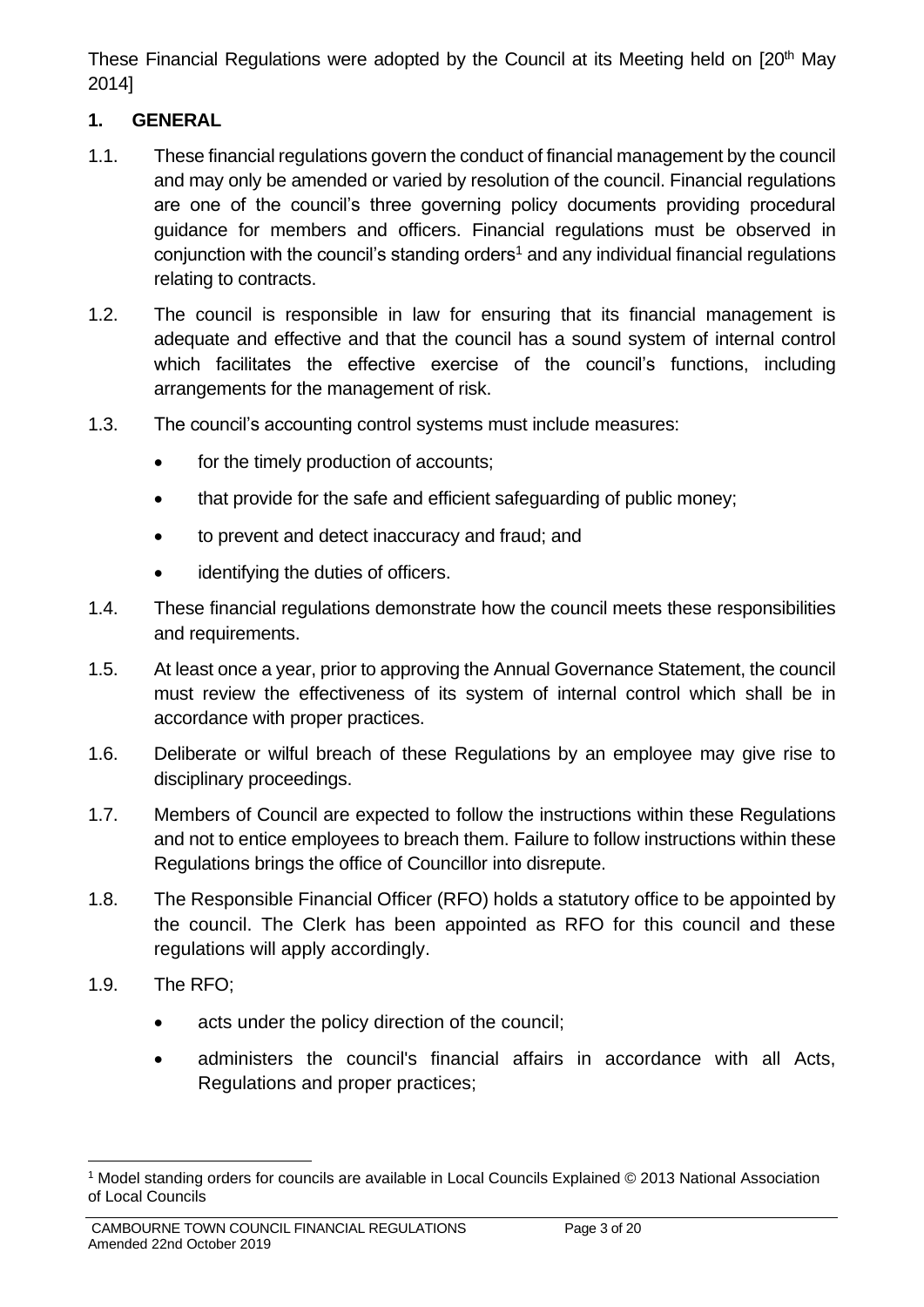- determines on behalf of the council its accounting records and accounting control systems;
- ensures the accounting control systems are observed;
- maintains the accounting records of the council up to date in accordance with proper practices;
- assists the council to secure economy, efficiency and effectiveness in the use of its resources; and
- produces financial management information as required by the council.
- 1.10. The accounting records determined by the RFO shall be sufficient to show and explain the council's transactions and to enable the RFO to ensure that any income and expenditure account and statement of balances, or record of receipts and payments and additional information, as the case may be, or management information prepared for the council from time to time comply with the Accounts and Audit Regulations<sup>2</sup>.
- 1.11. The accounting records determined by the RFO shall in particular contain:
	- entries from day to day of all sums of money received and expended by the council and the matters to which the income and expenditure or receipts and payments account relate;
	- a record of the assets and liabilities of the council; and
	- wherever relevant, a record of the council's income and expenditure in relation to claims made, or to be made, for any contribution, grant or subsidy.
- 1.12. The accounting control systems determined by the RFO shall include:
	- procedures to ensure that the financial transactions of the council are recorded as soon as reasonably practicable and as accurately and reasonably as possible;
	- procedures to enable the prevention and detection of inaccuracies and fraud and the ability to reconstruct any lost records;
	- identification of the duties of officers dealing with financial transactions and division of responsibilities of those officers in relation to significant transactions;
	- procedures to ensure that uncollectable amounts, including any bad debts are not submitted to the council for approval to be written off except with the approval of the RFO and that the approvals are shown in the accounting records; and
	- measures to ensure that risk is properly managed.

<sup>&</sup>lt;sup>2</sup> In England - Accounts and Audit (England) Regulations 2011/817 In Wales - Accounts and Audit (Wales) Regulations 2005/368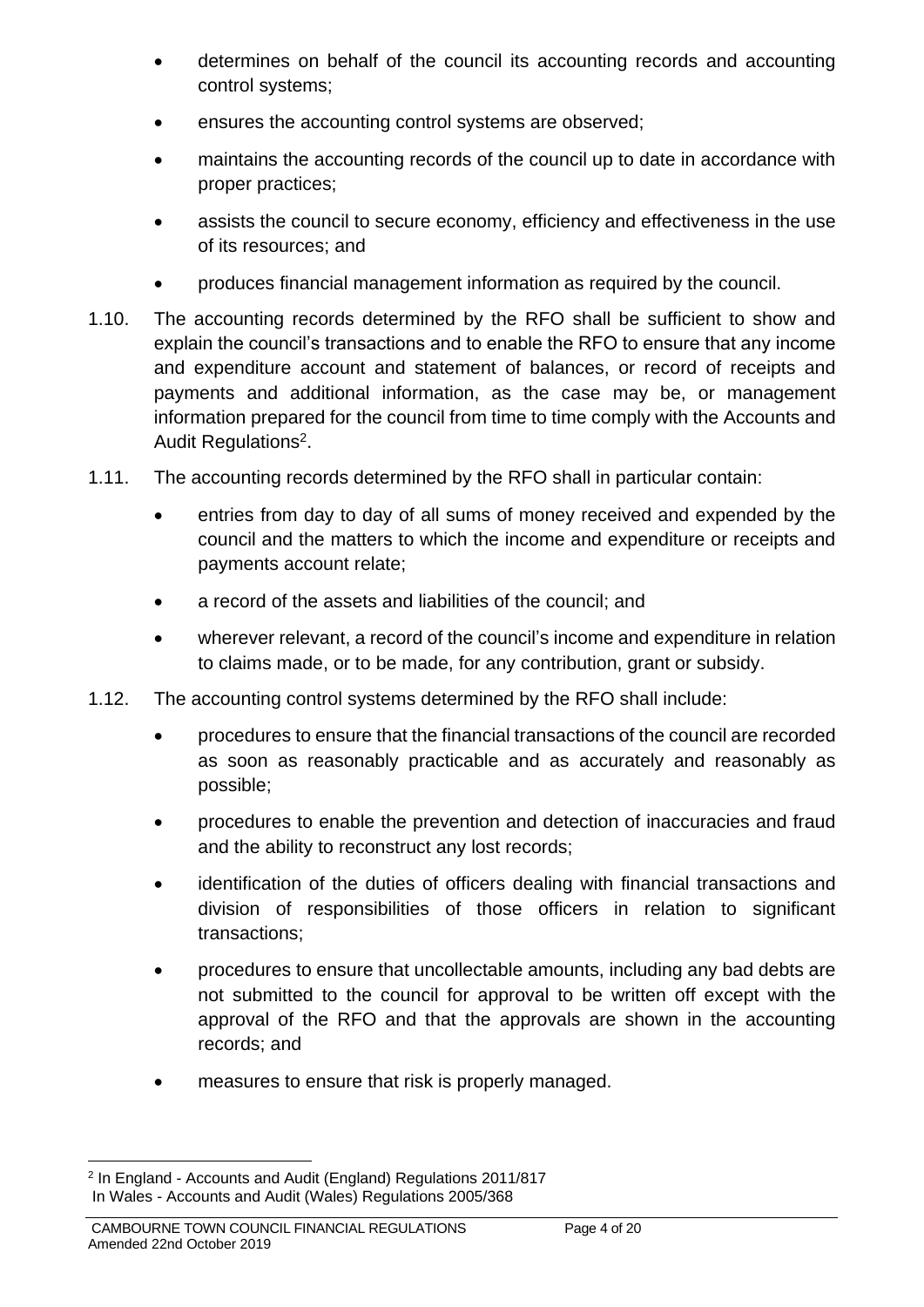- 1.13. The council is not empowered by these Regulations or otherwise to delegate certain specified decisions. In particular any decision regarding:
	- setting the final budget or the precept (Council Tax Requirement);
	- approving accounting statements;
	- approving an annual governance statement;
	- borrowing:
	- writing off bad debts;
	- declaring eligibility for the General Power of Competence; and
	- addressing recommendations in any report from the internal or external auditors,

shall be a matter for the full council only.

- 1.14. In addition the council must:
	- determine and keep under regular review the bank mandate for all council bank accounts;
	- approve any grant or a single commitment in excess of £20,000; and
	- in respect of the annual salary for any employee have regard to recommendations about annual salaries of employees made by the relevant Committee in accordance with its terms of reference.
- 1.15. In these financial regulations, references to the Accounts and Audit Regulations or 'the regulations' shall mean the regulations issued under the provisions of section 27 of the Audit Commission Act 1998, or any superseding legislation, and then in force unless otherwise specified.

In these financial regulations the term 'proper practice' or 'proper practices' shall refer to guidance issued in *Governance and Accountability for Local Councils– a Practitioners' Guide (England)* issued by the Joint Practitioners Advisory Group (JPAG), available from the websites of NALC and the Society for Local Council Clerks (SLCC)

# <span id="page-4-0"></span>**2. ACCOUNTING AND AUDIT (INTERNAL AND EXTERNAL)**

- 2.1. All accounting procedures and financial records of the council shall be determined by the RFO in accordance with the Accounts and Audit Regulations, appropriate Guidance and proper practices.
- 2.2. On a regular basis, at least once in each quarter, and at each financial year end, a member other than the Chairman or a cheque signatory shall be appointed to verify bank reconciliations (for all accounts) produced by the RFO. The member shall sign the reconciliations and the original bank statements (or similar document) as evidence of verification. This activity shall on conclusion be reported, including any exceptions, to and noted by the council (Finance and Policy Committee).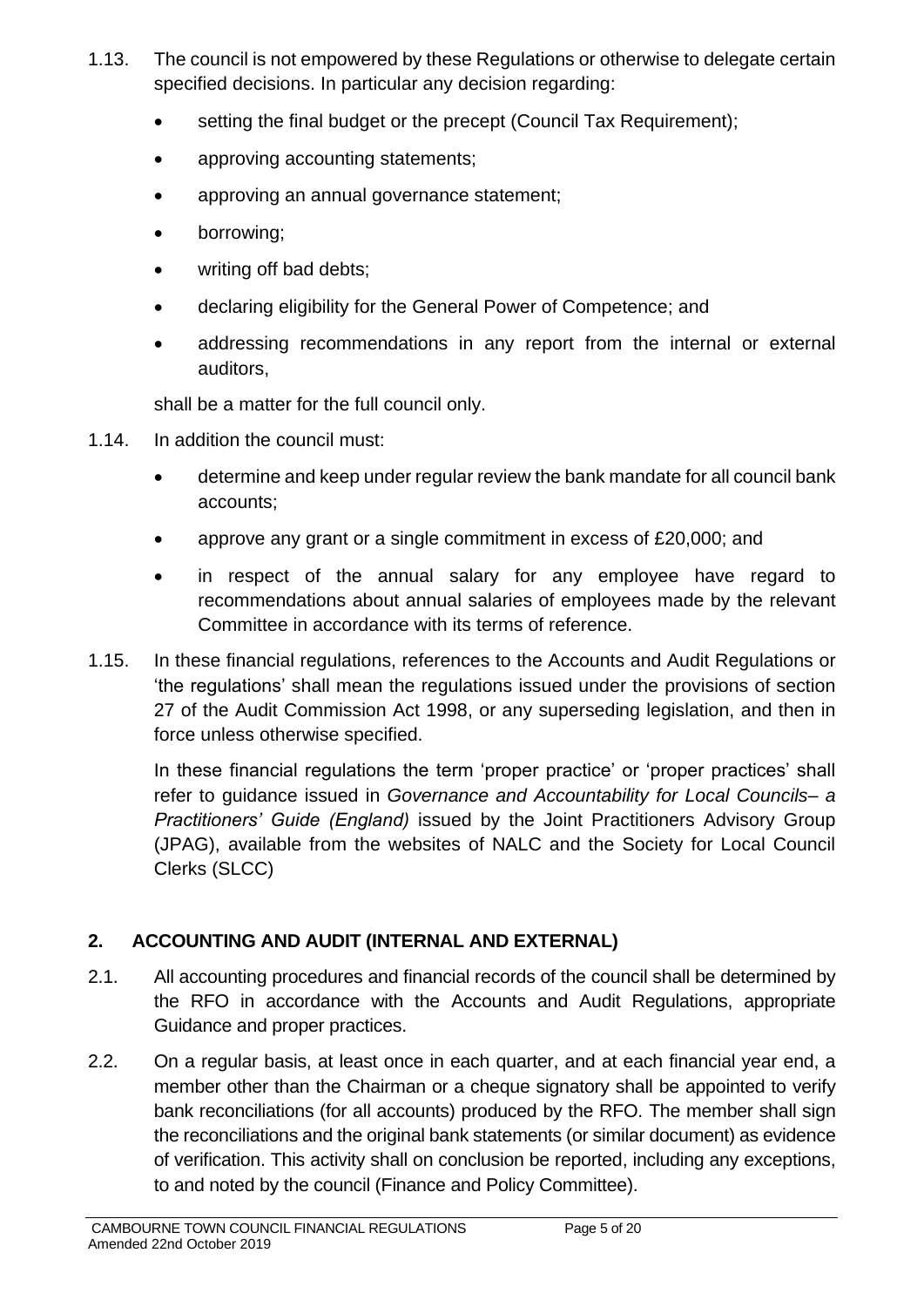- 2.3. The RFO shall complete the annual statement of accounts, annual report, and any related documents of the council contained in the Annual Return (as specified in proper practices) as soon as practicable after the end of the financial year and having certified the accounts shall submit them and report thereon to the council within the timescales set by the Accounts and Audit Regulations.
- 2.4. The council shall ensure that there is an adequate and effective system of internal audit of its accounting records, and of its system of internal control in accordance with proper practices. Any officer or member of the council shall make available such documents and records as appear to the council to be necessary to the audit and shall, as directed by the council, supply the RFO, internal auditor, or external auditor with such information and explanation as the council considers necessary for that purpose.
- 2.5. The internal auditor shall be appointed by and shall carry out the work in relation to internal controls required by the council in accordance with proper practices.
- 2.6. The internal auditor shall:
	- be competent and independent of the financial operations of the council;
	- report to council in writing, or in person, on a regular basis with a minimum of one annual written report during each financial year;
	- to demonstrate competence, objectivity and independence, be free from any actual or perceived conflicts of interest, including those arising from family relationships; and
	- have or have had no involvement in the financial decision making, management or control of the council.
- 2.7. Internal or external auditors may not under any circumstances:
	- perform any operational duties for the council;
	- initiate or approve accounting transactions; or
	- direct the activities of any council employee, except to the extent that such employees have been appropriately assigned to assist the internal auditor.
- 2.8. For the avoidance of doubt, in relation to internal audit the terms 'independent' and 'independence' shall have the same meaning as is described in proper practices.
- 2.9. The RFO shall make arrangements for the exercise of electors' rights in relation to the accounts including the opportunity to inspect the accounts, books, and vouchers and display or publish any notices and statements of account required by Audit Commission Act 1998, or any superseding legislation, and the Accounts and Audit Regulations.
- 2.10. The RFO shall, without undue delay, bring to the attention of all councillors any correspondence or report from internal or external auditors.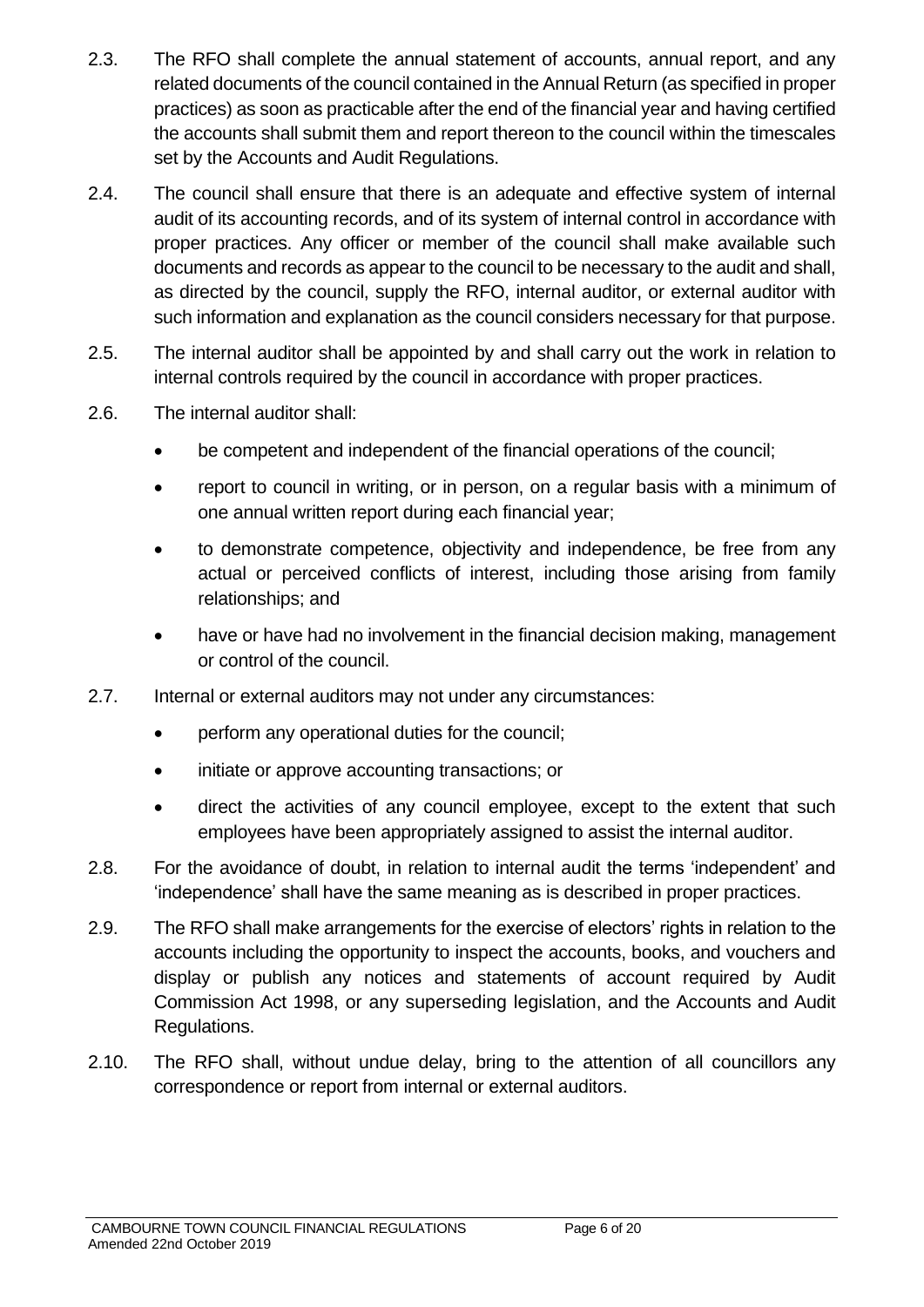#### <span id="page-6-0"></span>**3. ANNUAL ESTIMATES (BUDGET) AND FORWARD PLANNING**

- 3.1. Each committee shall review its three-year forecast of revenue and capital receipts and payments. Having regard to the forecast, it shall thereafter formulate and submit proposals for the following financial year to the council not later than the end of December each year including any proposals for revising the forecast.
- 3.2. The RFO must each year, by no later than December, prepare detailed estimates of all receipts and payments including the use of reserves and all sources of funding for the following financial year in the form of a budget to be considered by the Finance and Policy committee and the council.
- 3.3. The council shall consider annual budget proposals in relation to the council's three year forecast of revenue and capital receipts and payments including recommendations for the use of reserves and sources of funding and update the forecast accordingly.
- 3.4. The council shall fix the precept (council tax requirement), and relevant basic amount of council tax to be levied for the ensuing financial year not later than by the end of January each year. The RFO shall issue the precept to the billing authority and shall supply each member with a copy of the approved annual budget.
- 3.5. The approved annual budget shall form the basis of financial control for the ensuing year.

#### <span id="page-6-1"></span>**4. BUDGETARY CONTROL AND AUTHORITY TO SPEND**

- 4.1. Expenditure on revenue items may be authorised up to the amounts included for that class of expenditure in the approved budget. This authority is to be determined by:
	- the council for all items over £60,000;
	- a duly delegated committee of the council for items over £2,500; or
	- the Clerk, in conjunction with Chairman of Council or Chairman of the appropriate committee, for any items below £2,500.

Such authority is to be evidenced by a minute or by an authorisation slip duly signed by the Clerk, and where necessary also by the appropriate Chairman.

Contracts may not be disaggregated to avoid controls imposed by these regulations.

- 4.2. No expenditure may be authorised that will exceed the amount provided in the revenue budget for that class of expenditure other than by resolution of the council, or duly delegated committee. During the budget year and with the approval of council having considered fully the implications for public services, unspent and available amounts may be moved to other budget headings or to an earmarked reserve as appropriate ('virement').
- 4.3. Unspent provisions in the revenue or capital budgets for completed projects shall not be carried forward to a subsequent year.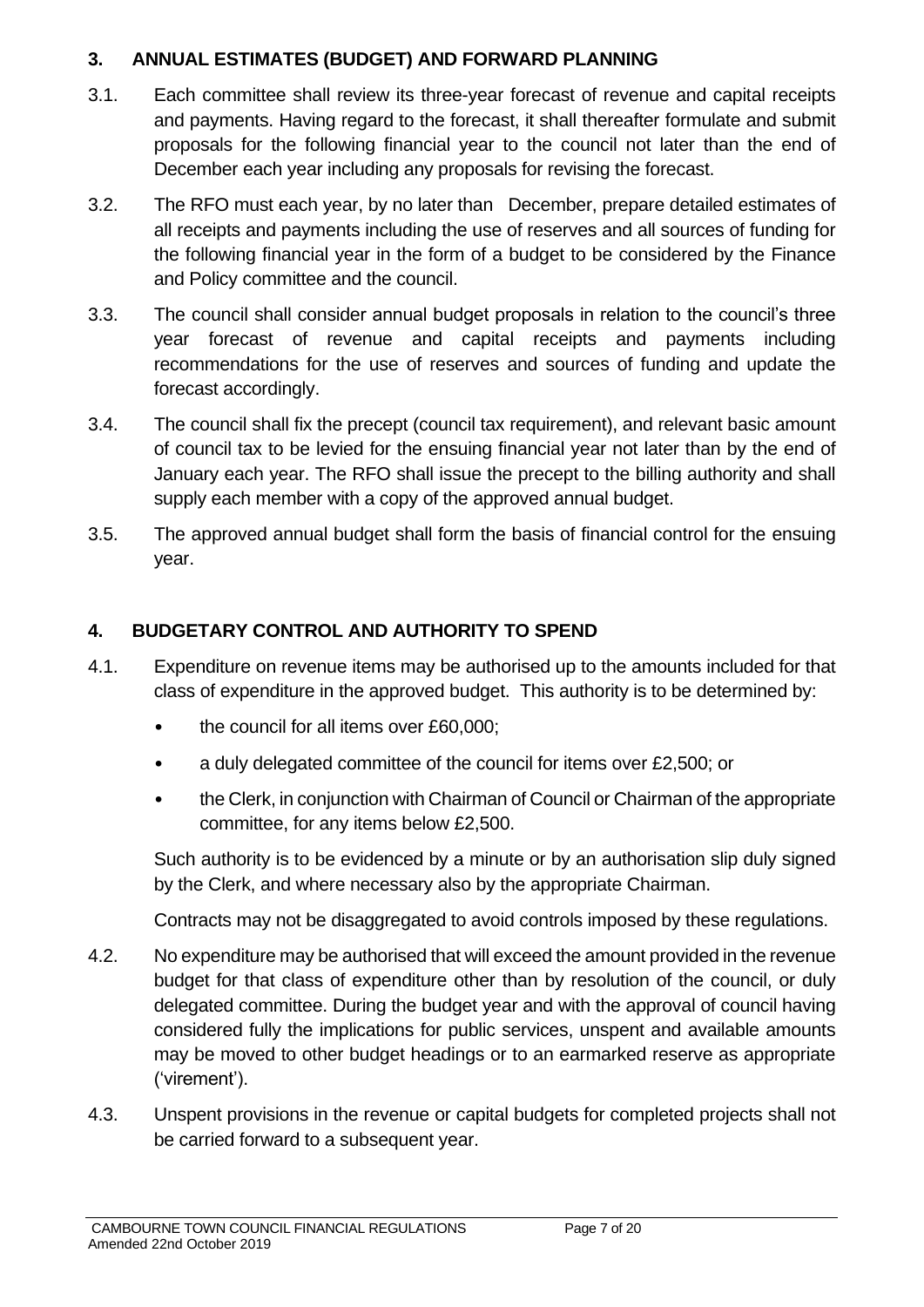- 4.4. The salary budgets are to be reviewed at least annually in November for the following financial year and such review shall be evidenced by a hard copy schedule signed by the Clerk and the Chairman of Council or relevant committee. The RFO will inform committees of any changes impacting on their budget requirement for the coming year in good time.
- 4.5. In cases of extreme risk to the delivery of council services, the clerk may authorise revenue expenditure on behalf of the council which in the clerk's judgement it is necessary to carry out. Such expenditure includes repair, replacement or other work, whether or not there is any budgetary provision for the expenditure, subject to a limit of £2,500. The Clerk shall report such action to the chairman as soon as possible and to the council as soon as practicable thereafter.
- 4.6. No expenditure shall be authorised in relation to any capital project and no contract entered into or tender accepted involving capital expenditure unless the council is satisfied that the necessary funds are available and the requisite borrowing approval has been obtained.
- 4.7. All capital works shall be administered in accordance with the council's standing orders and financial regulations relating to contracts.
- 4.8. The RFO shall regularly provide the council with a statement of receipts and payments to date under each head of the budgets, comparing actual expenditure to the appropriate date against that planned as shown in the budget. These statements are to be prepared at least at the end of each financial quater and shall show explanations of material variances. For this purpose "material" shall be in excess of £200 or 15% of the budget.
- 4.9. Changes in earmarked reserves shall be approved by council as part of the budgetary control process.

# <span id="page-7-0"></span>**5. BANKING ARRANGEMENTS AND AUTHORISATION OF PAYMENTS**

- 5.1. The council's banking arrangements, including the bank mandate, shall be made by the RFO and approved by the council; banking arrangements may not be delegated to a committee. They shall be regularly reviewed for safety and efficiency. [The council shall seek credit references in respect of members or employees who act as signatories.]
- 5.2. The RFO shall prepare a schedule of payments requiring authorisation, *and present them to two of the authorised signatories, together with the relevant invoices, and who shall check them for compliance and, having satisfied themselves shall authorise payment*. These payments will be reported by forming part of the Agenda for the Meeting and, together with the relevant invoices, present the schedule to council or finance and policy committee. The council / committee will then approve the actions of the authorised signatories. He approved schedule shall be ruled off and initialled by the Chairman of the meeting. A detailed list of all payments shall be disclosed within or as an attachment to the minutes of the meeting at which payment was authorised. Personal payments (including salaries, wages, expenses and any payment made in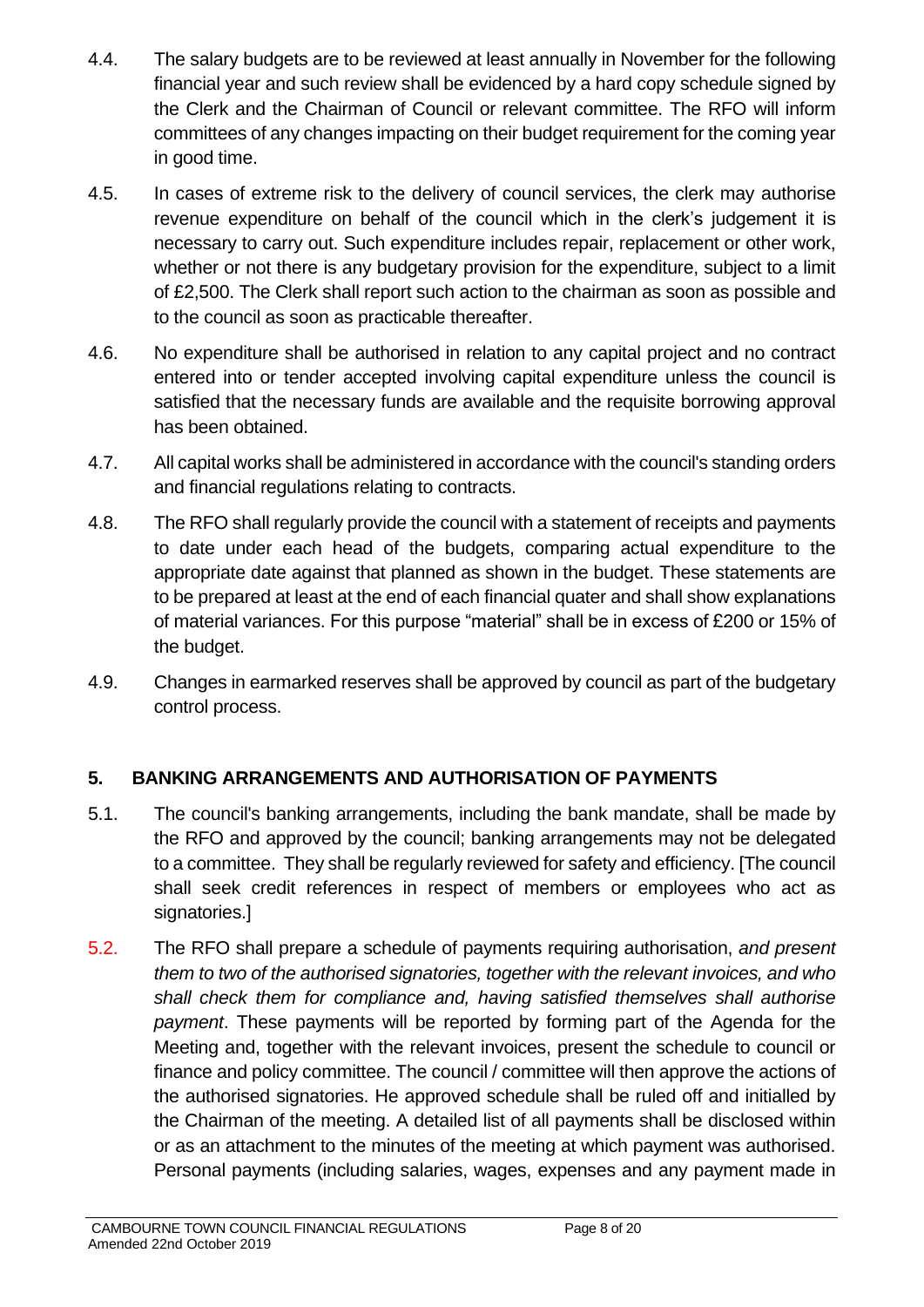relation to the termination of a contract of employment) may be summarised to remove public access to any personal information.

- 5.3. All invoices for payment shall be examined, verified and certified by the RFO to confirm that the work, goods or services to which each invoice relates has been received, carried out, examined and represents expenditure previously approved by the council.
- 5.4. The RFO shall examine invoices for arithmetical accuracy and analyse them to the appropriate expenditure heading. The RFO shall take all steps to pay all invoices submitted, and which are in order, at the next available council or Finance and Policy Committee Meeting.
- 5.5. The Clerk and RFO shall have delegated authority to authorise the payment of items only in the following circumstances:
	- a) If a payment is necessary to avoid a charge to interest under the Late Payment of Commercial Debts (Interest) Act 1998, and the due date for payment is before the next scheduled Meeting of council, where the Clerk and RFO certify that there is no dispute or other reason to delay payment, provided that a list of such payments shall be submitted to the next appropriate meeting of council or finance and policy committee;
	- b) An expenditure item authorised under 5.6 below (continuing contracts and obligations) provided that a list of such payments shall be submitted to the next appropriate meeting of council or finance and policy committee; or
	- c) fund transfers within the councils banking arrangements up to the sum of £10,000, provided that a list of such payments shall be submitted to the next appropriate meeting of council or finance and policy committee.
- 5.6. For each financial year the Clerk and RFO shall draw up a list of due payments which arise on a regular basis as the result of a continuing contract, statutory duty, or obligation (such as but not exclusively, Salaries, PAYE and NI, Superannuation Fund and regular maintenance contracts and the like for which council, or a duly authorised committee, may authorise payment for the year provided that the requirements of regulation 4.1 (Budgetary Controls) are adhered to, provided also that a list of such payments shall be submitted to the next appropriate meeting of council or Finance and Policy Committee.
- 5.7. A record of regular payments made under 5.6 above shall be drawn up and be signed by two members on each and every occasion when payment is authorised - thus controlling the risk of duplicated payments being authorised and / or made.
- 5.8. In respect of grants a duly authorised committee shall approve expenditure within any limits set by council and in accordance with any Policy statement approved by council. Any Revenue or Capital Grant in excess of £20,000 shall before payment, be subject to ratification by resolution of the council.
- 5.9. Members are subject to the Code of Conduct that has been adopted by the council and shall comply with the Code and Standing Orders when a decision to authorise or instruct payment is made in respect of a matter in which they have a disclosable pecuniary or other interest, unless a dispensation has been granted.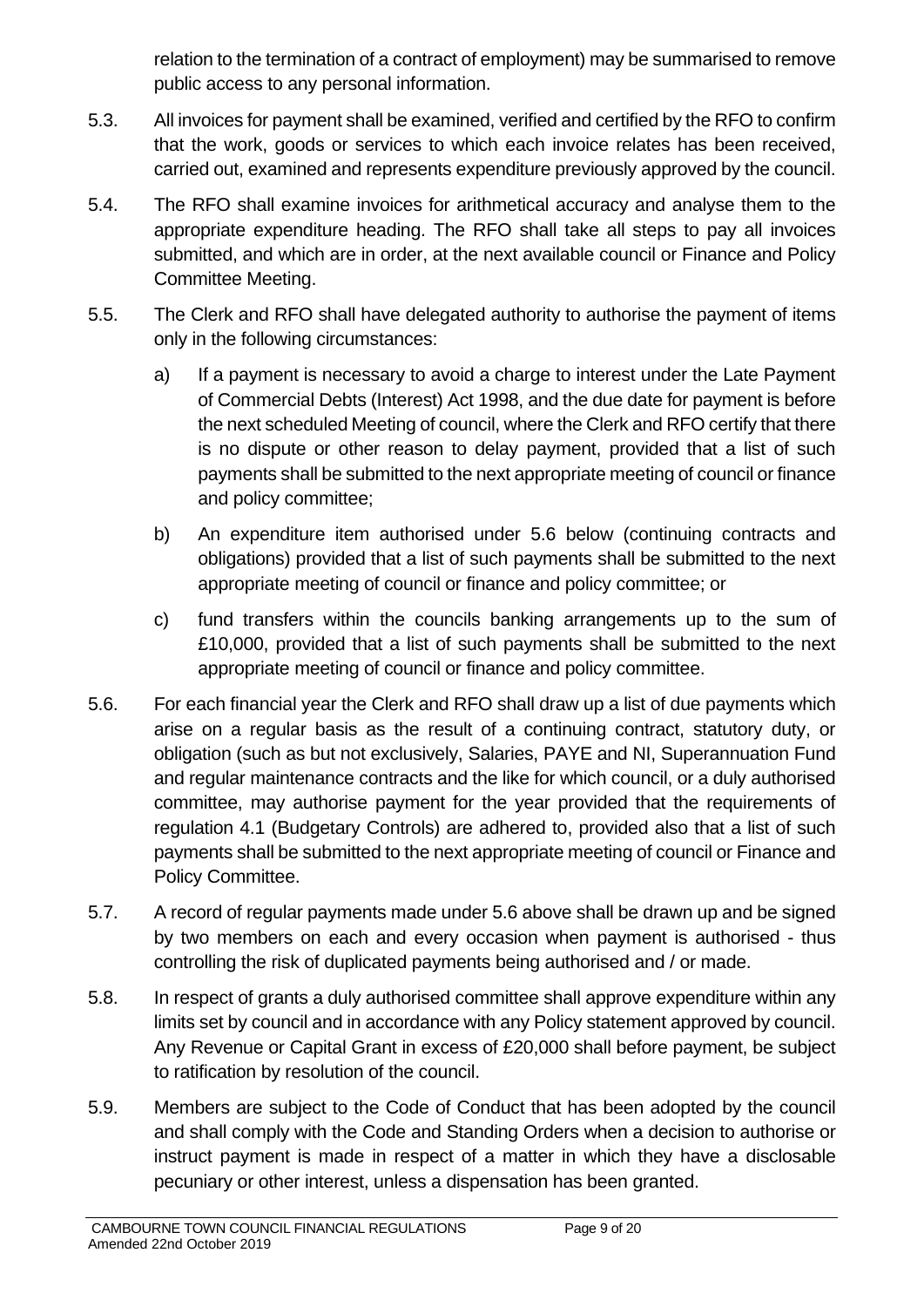- 5.10. The council will aim to rotate the duties of members in these Regulations so that onerous duties are shared out as evenly as possible over time.
- 5.11. Any changes in the recorded details of suppliers, such as bank account records, shall be reviewed by a Member.

#### <span id="page-9-0"></span>**6. INSTRUCTIONS FOR THE MAKING OF PAYMENTS**

- 6.1. The council will make safe and efficient arrangements for the making of its payments.
- 6.2. Following authorisation under Financial Regulation 5 above, the council, a duly delegated committee or, if so delegated, the Clerk or RFO shall give instruction that a payment shall be made.
- 6.3. All payments shall be affected by BACS, cheque or other instructions to the council's bankers, or otherwise, in accordance with a resolution of Council or finance and policy Committee.
- 6.4. Cheques or orders for payment drawn on the bank account in accordance with the schedule as presented to council or committee shall be signed by two members of council, and countersigned by the Clerk, in accordance with a resolution instructing that payment. A member who is a bank signatory, having a connection by virtue of family or business relationships with the beneficiary of a payment, should not, under normal circumstances, be a signatory to the payment in question.
- 6.5. To indicate agreement of the details shown on the cheque or order for payment with the counterfoil and the invoice or similar documentation, the signatories shall each also initial the cheque counterfoil.
- 6.6. Cheques or orders for payment shall not normally be presented for signature other than at a council or committee meeting (including immediately before or after such a meeting). Any signatures obtained away from such meetings shall be reported to the council or Finance and Policy Committee at the next convenient meeting.
- 6.7. If thought appropriate by the council, payment for utility supplies (energy, telephone and water) and any National Non-Domestic Rates may be made by variable Direct Debit provided that the instructions are signed by two members and any payments are reported to council as made. The approval of the use of a variable Direct Debit shall be renewed by resolution of the council at least every two years.
- 6.8. If thought appropriate by the council, payment for certain items (principally Salaries, Barclaycard) may be made by Banker's Standing Order provided that the instructions are signed, or otherwise evidenced by two members are retained and any payments are reported to council as made. The approval of the use of a Banker's Standing Order shall be renewed by resolution of the council at least every two years.
- 6.9. If thought appropriate by the council, payment for certain items may be made by BACS or CHAPS methods provided that the instructions for each payment are signed, or otherwise evidenced, by two authorised bank signatories are retained and any payments are reported to council as made. The approval of the use of BACS or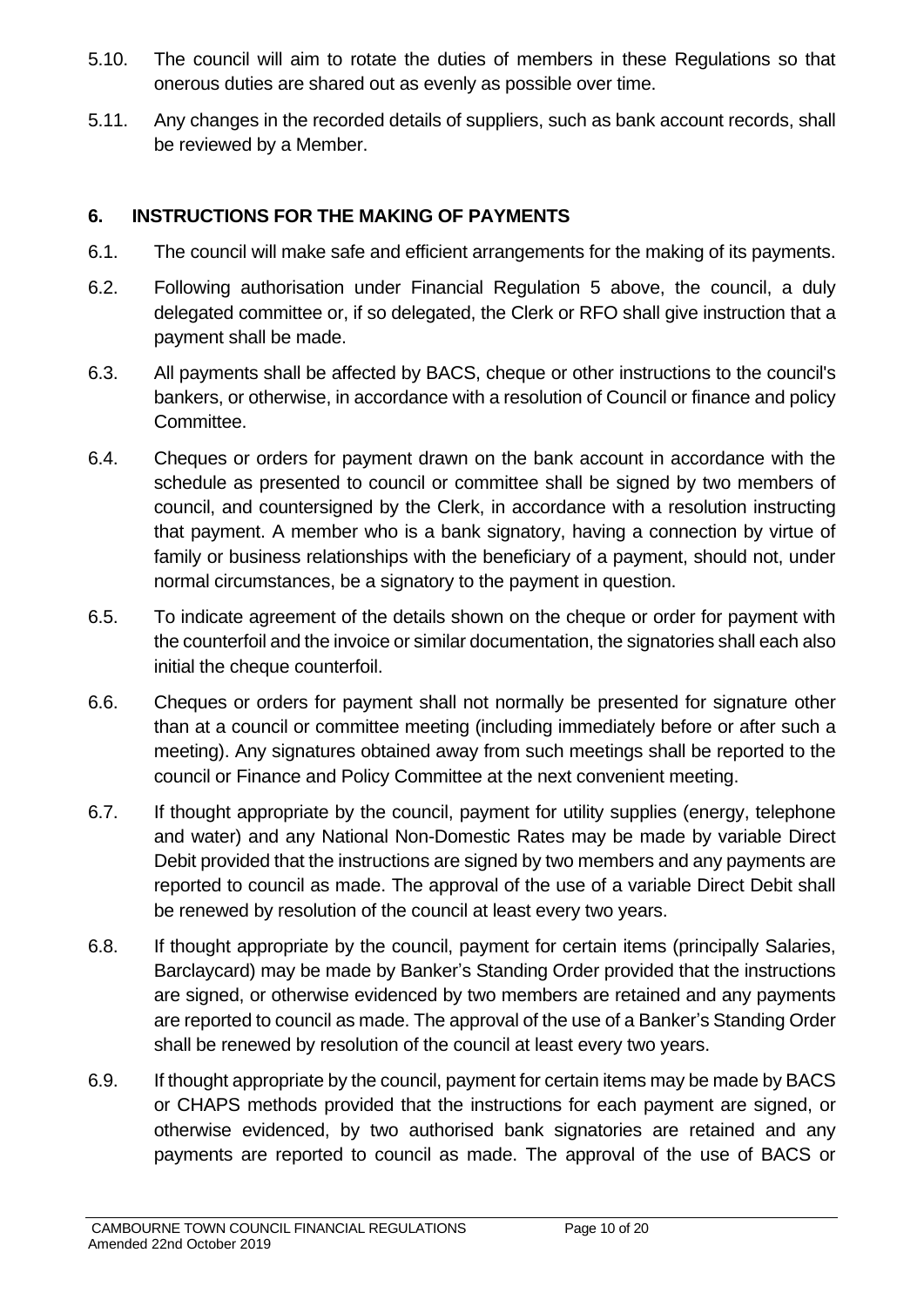CHAPS shall be renewed by resolution of the council at least every four years (at the first Annual Council meeting in an election year).

- 6.10. If thought appropriate by the council payment for certain items may be made by internet banking transfer provided evidence is retained showing which members approved the payment.
- 6.11. Where a computer requires use of a personal identification number (PIN) or other password(s), for access to the council's records on that computer, a note shall be made of the PIN and Passwords and shall be handed to and retained by the Chairman of Council in a sealed dated envelope and also held in the safe. This envelope may not be opened other than in the presence of two other councillors. After the envelope has been opened, in any circumstances, the PIN and / or passwords shall be changed as soon as practicable. The fact that the sealed envelope has been opened, in whatever circumstances, shall be reported to all members immediately and formally to the next available meeting of the council. This will not be required for a member's personal computer used only for remote authorisation of bank payments.
- 6.12. No employee or councillor shall disclose any PIN or password, relevant to the working of the council or its bank accounts, to any person not authorised in writing by the council or a duly delegated committee.
- 6.13. Regular back-up copies of the records on any computer shall be made and shall be stored securely away from the computer in question, and preferably off site.
- 6.14. The council, and any members using computers for the council's financial business, shall ensure that anti-virus, anti-spyware and firewall, software with automatic updates, together with a high level of security, is used.
- 6.15. Where internet banking arrangements are made with any bank, the Clerk shall be appointed as the Service Administrator. The bank mandate approved by the council shall identify a number of councillors who will be authorised to approve transactions on those accounts. The bank mandate will state clearly the amounts of payments that can be instructed by the use of the Service Administrator alone, or by the Service Administrator with a stated number of approvals.
- 6.16. Access to any internet banking accounts will be directly to the access page (which may be saved under "favourites"), and not through a search engine or e-mail link. Remembered or saved passwords facilities must not be used on any computer used for council banking work. Breach of this Regulation will be treated as a very serious matter under these regulations.
- 6.17. Changes to account details for suppliers, which are used for internet banking may only be changed on written hard copy notification by the supplier and supported by hard copy authority for change signed by the Clerk and a member. A programme of regular checks of standing data with suppliers will be followed.
- 6.18. Any Debit Card issued for use will be specifically restricted to the Clerk and Deputy Clerk [Community Development Officer] these will also be restricted to a single transaction maximum value of £2,500 unless authorised by council or finance committee in writing before any order is placed.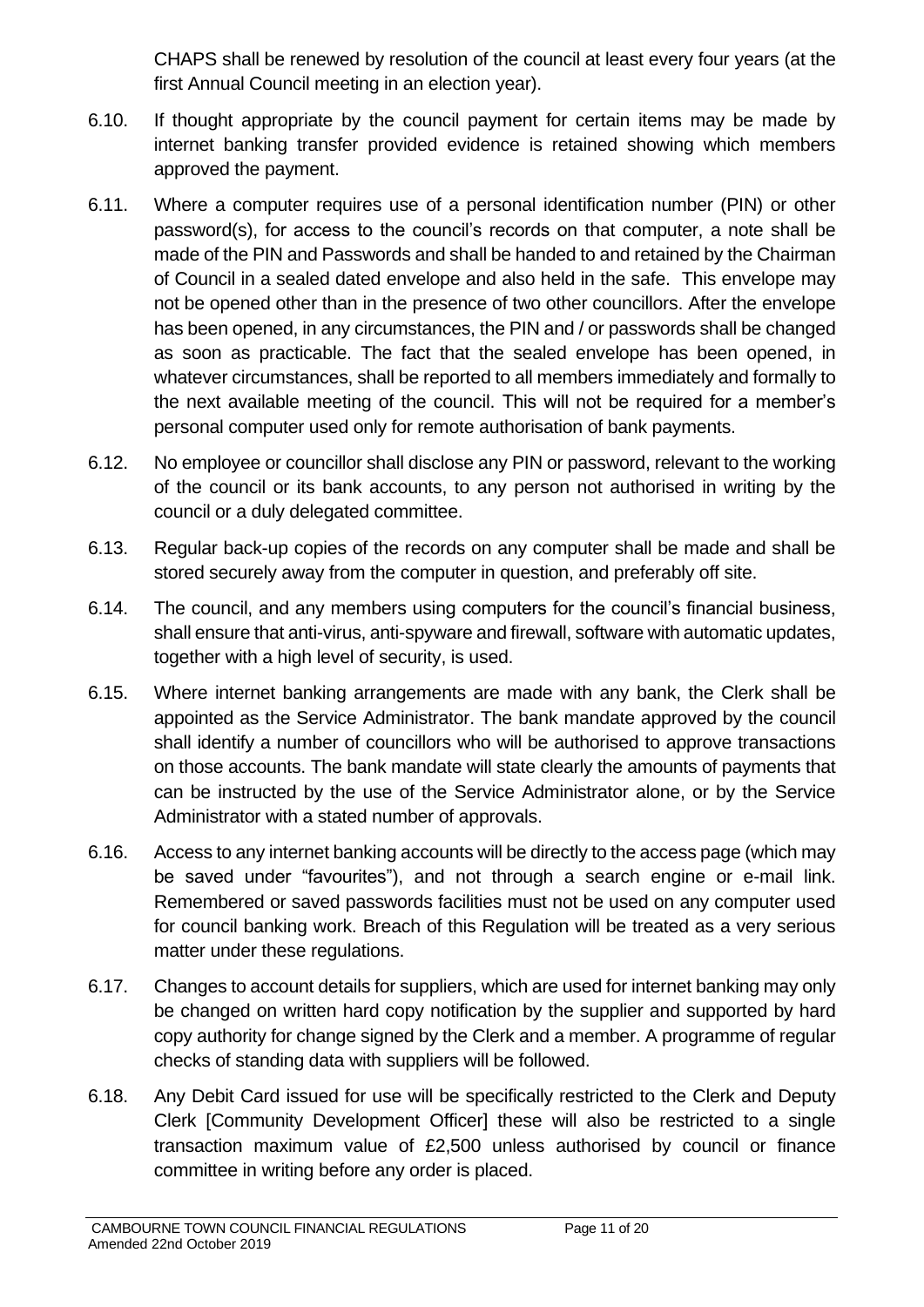- 6.19. A pre-paid debit card may be issued to employees with varying limits. These limits will be set by the council or finance and policy committee. Transactions and purchases made will be reported to the council or finance and policy committee and authority for topping-up shall be at the discretion of the council or finance and policy committee.
- 6.20. Any corporate credit card or trade card account opened by the council will be specifically restricted to use by the Clerk and Deputy Clerk these shall be subject to automatic payment in full at each month-end. Personal credit or debit cards of members or staff shall not be used under any circumstances. The fuel cards for filling the grounds maintenance equipment will only be used when authorised by the Head Groundsman or Town Clerk.
- 6.21. The Clerk may provide petty cash to officers for the purpose of defraying operational and other expenses. Vouchers for payments made shall be forwarded to the Clerk with a claim for reimbursement.
	- a) The RFO shall maintain as petty cash float of £450 for the purpose of defraying operational and other expenses. Vouchers for payments made from petty cash shall be kept to substantiate the payment.
	- b) Income received must not be paid into the petty cash float but must be separately banked, as provided elsewhere in these regulations.
	- c) Payments to maintain the petty cash float shall be shown separately on the schedule of payments presented to council under 5.2 above.

## <span id="page-11-0"></span>**7. PAYMENT OF SALARIES**

- 7.1. As an employer, the council shall make arrangements to meet fully the statutory requirements placed on all employers by PAYE and National Insurance legislation. The payment of all salaries shall be made in accordance with payroll records and the rules of PAYE and National Insurance currently operating, and salary rates shall be as agreed by council, or duly delegated committee.
- 7.2. Payment of salaries and payment of deductions from salary such as may be required to be made for tax, national insurance and pension contributions, or similar statutory or discretionary deductions must be made in accordance with the payroll records and on the appropriate dates stipulated in employment contracts, provided that each payment is reported to the next available council meeting, as set out in these regulations above.
- 7.3. No changes shall be made to any employee's pay, emoluments, or terms and conditions of employment without the prior consent of the council finance and policy committee.
- 7.4. Each and every payment to employees of net salary and to the appropriate creditor of the statutory and discretionary deductions shall be recorded in a separate confidential record (confidential cash book). This confidential record is not open to inspection or review (under the Freedom of Information Act 2000 or otherwise) other than:
	- a) by any councillor who can demonstrate a need to know;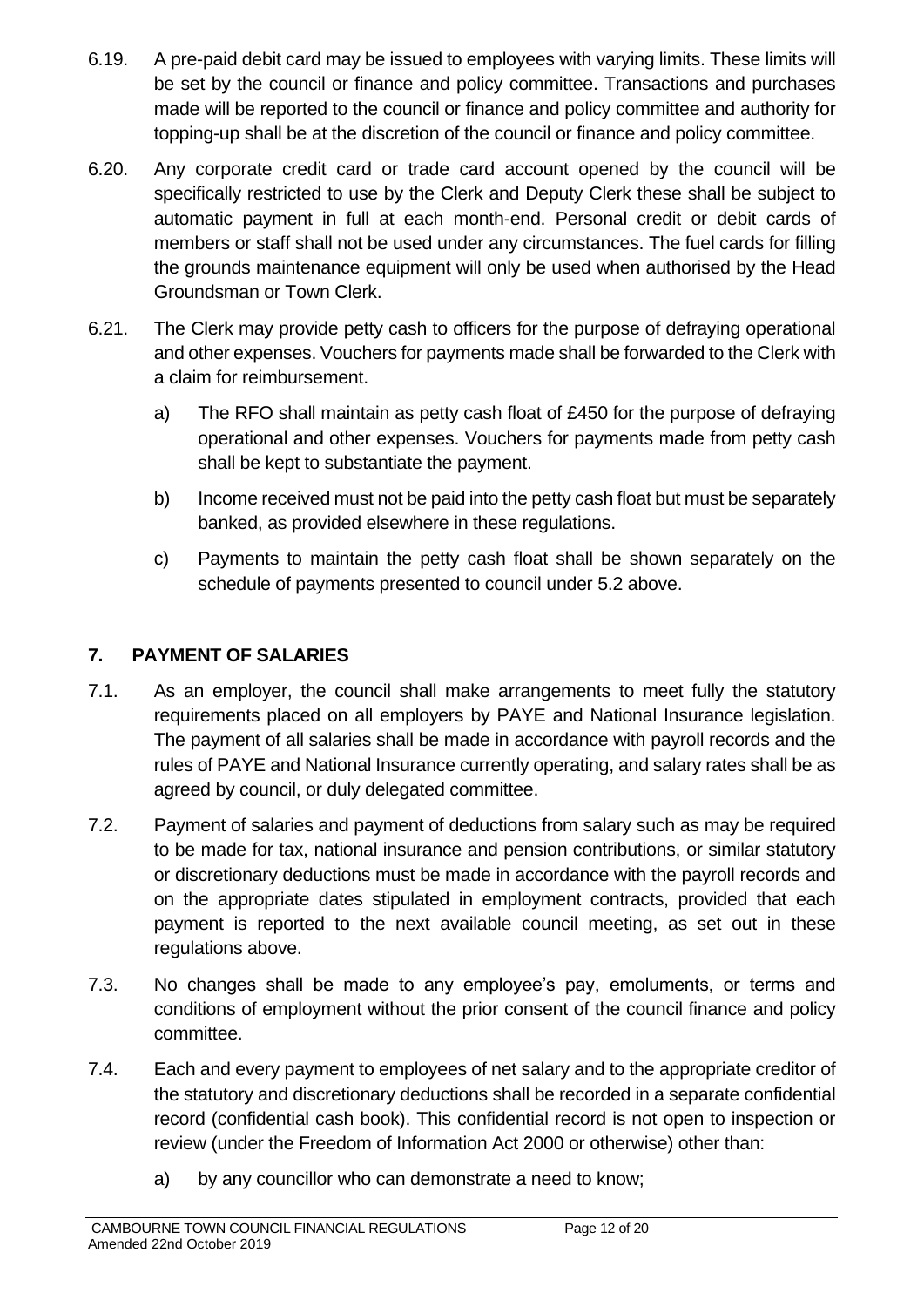- b) by the internal auditor;
- c) by the external auditor; or
- d) by any person authorised under Audit Commission Act 1998, or any superseding legislation.
- 7.5. The total of such payments in each calendar month shall be reported with all other payments as made as may be required under these Financial Regulations, to ensure that only payments due for the period have actually been paid.
- 7.6. An effective system of personal performance management should be maintained for the senior officers.
- 7.7. Any termination payments shall be supported by a clear business case and reported to the council. Termination payments shall only be authorised by council.
- 7.8. Before employing interim staff the council must consider a full business case.

# <span id="page-12-0"></span>**8. LOANS AND INVESTMENTS**

- 8.1. All borrowings shall be effected in the name of the council, after obtaining any necessary borrowing approval. Any application for borrowing approval shall be approved by Council as to terms and purpose. The application for Borrowing Approval, and subsequent arrangements for the Loan shall only be approved by full council.
- 8.2. Any financial arrangement which does not require formal Borrowing Approval from the Secretary of State/Welsh Assembly Government (such as Hire Purchase or Leasing of tangible assets) shall be subject to approval by the full council. In each case a report in writing shall be provided to council in respect of value for money for the proposed transaction.
- 8.3. The council will arrange with the council's Banks and Investment providers for the sending of a copy of each statement of account to the Chairman of the council at the same time as one is issued to the Clerk unless electronic statements are available.
- 8.4. All loans and investments shall be negotiated in the name of the Council and shall be for a set period in accordance with council policy.
- 8.5. The council shall consider the need for an Investment Strategy and Policy which, if drawn up, shall be in accordance with relevant regulations, proper practices and guidance. Any Strategy and Policy shall be reviewed by the council at least annually.
- 8.6. All investments of money under the control of the council shall be in the name of the council.
- 8.7. All investment certificates and other documents relating thereto shall be retained in the custody of the RFO.
- 8.8. Payments in respect of short term or long term investments, including transfers between bank accounts held in the same bank, or branch, shall be made in accordance with Regulation 5 (Authorisation of payments) and Regulation 6 (Instructions for payments).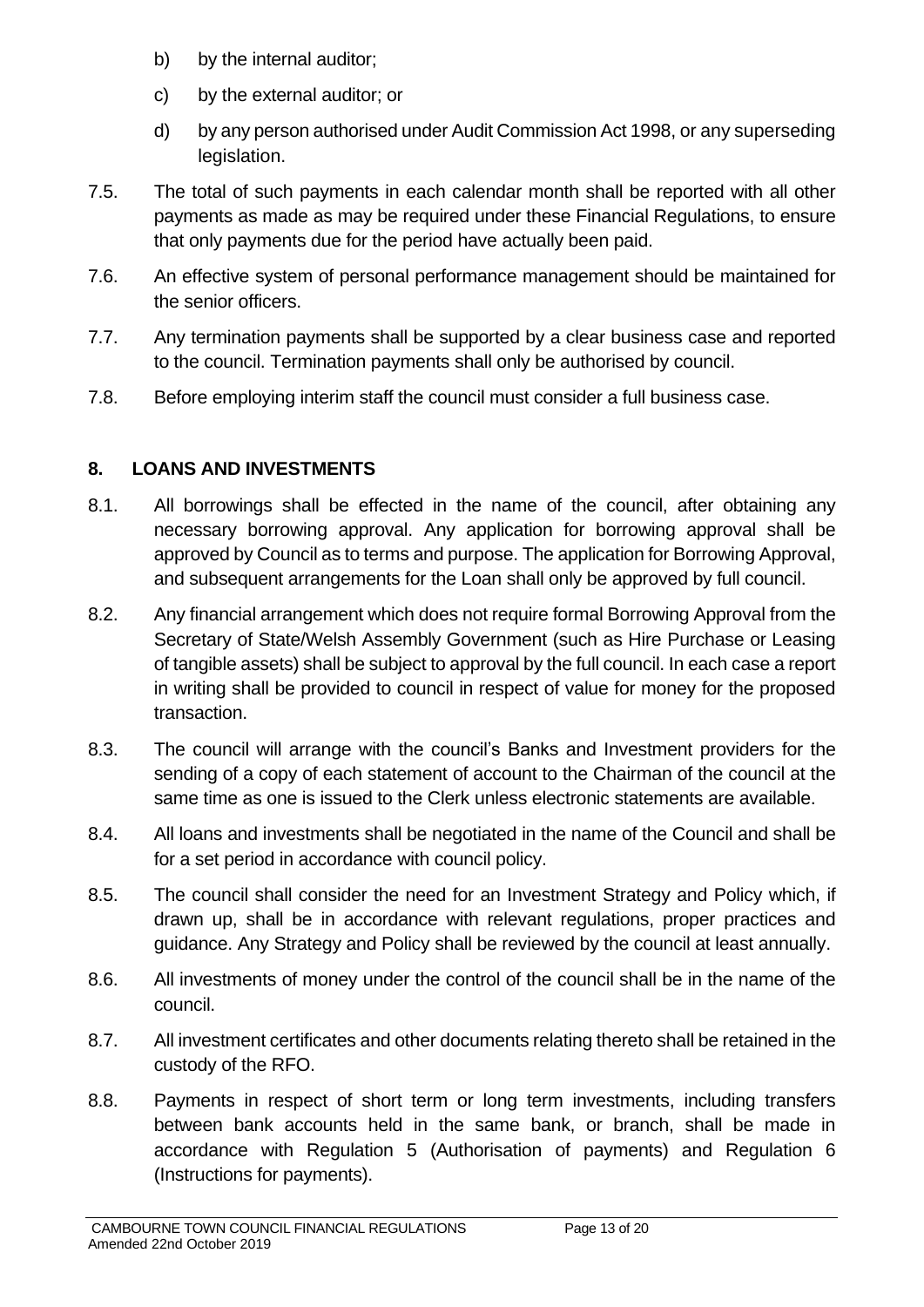#### <span id="page-13-0"></span>**9. INCOME**

- 9.1. The collection of all sums due to the council shall be the responsibility of and under the supervision of the RFO.
- 9.2. Particulars of all charges to be made for work done, services rendered or goods supplied shall be agreed annually by the council, notified to the RFO and the RFO shall be responsible for the collection of all accounts due to the council.
- 9.3. The council will review all fees and charges at least annually, following a report of the Clerk.
- 9.4. Any sums found to be irrecoverable and any bad debts shall be reported to the council and shall be written off in the year.
- 9.5. All sums received on behalf of the council shall be banked intact as directed by the RFO. In all cases, all receipts shall be deposited with the council's bankers with such frequency as the RFO considers necessary.
- 9.6. The origin of each receipt shall be entered on the paying-in slip.
- 9.7. Personal cheques shall not be cashed out of money held on behalf of the council.
- 9.8. The RFO shall promptly complete any VAT Return that is required. Any repayment claim due in accordance with VAT Act 1994 section 33 shall be made at least annually coinciding with the financial year end.
- 9.9. Where any significant sums of cash are regularly received by the council, the RFO shall take such steps as are agreed by the council to ensure that more than one person is present when the cash is counted in the first instance, that there is a reconciliation to some form of control such as ticket issues, and that appropriate care is taken in the security and safety of individuals banking such cash.
- 9.10. IAny income arising which is the property of a charitable trust shall be paid into a charitable bank account. Instructions for the payment of funds due from the charitable trust to the council (to meet expenditure already incurred by the authority) will be given by the Managing Trustees of the charity meeting separately from any council meeting (see also Regulation 16 below).]

#### <span id="page-13-1"></span>**10. ORDERS FOR WORK, GOODS AND SERVICES**

- 10.1. An official order or letter shall be issued for all work, goods and services unless a formal contract is to be prepared or an official order would be inappropriate. Copies of orders shall be retained.
- 10.2. Order books shall be controlled by the RFO.
- 10.3. All members and Officers are responsible for obtaining value for money at all times. An officer issuing an official order shall ensure as far as reasonable and practicable that the best available terms are obtained in respect of each transaction, usually by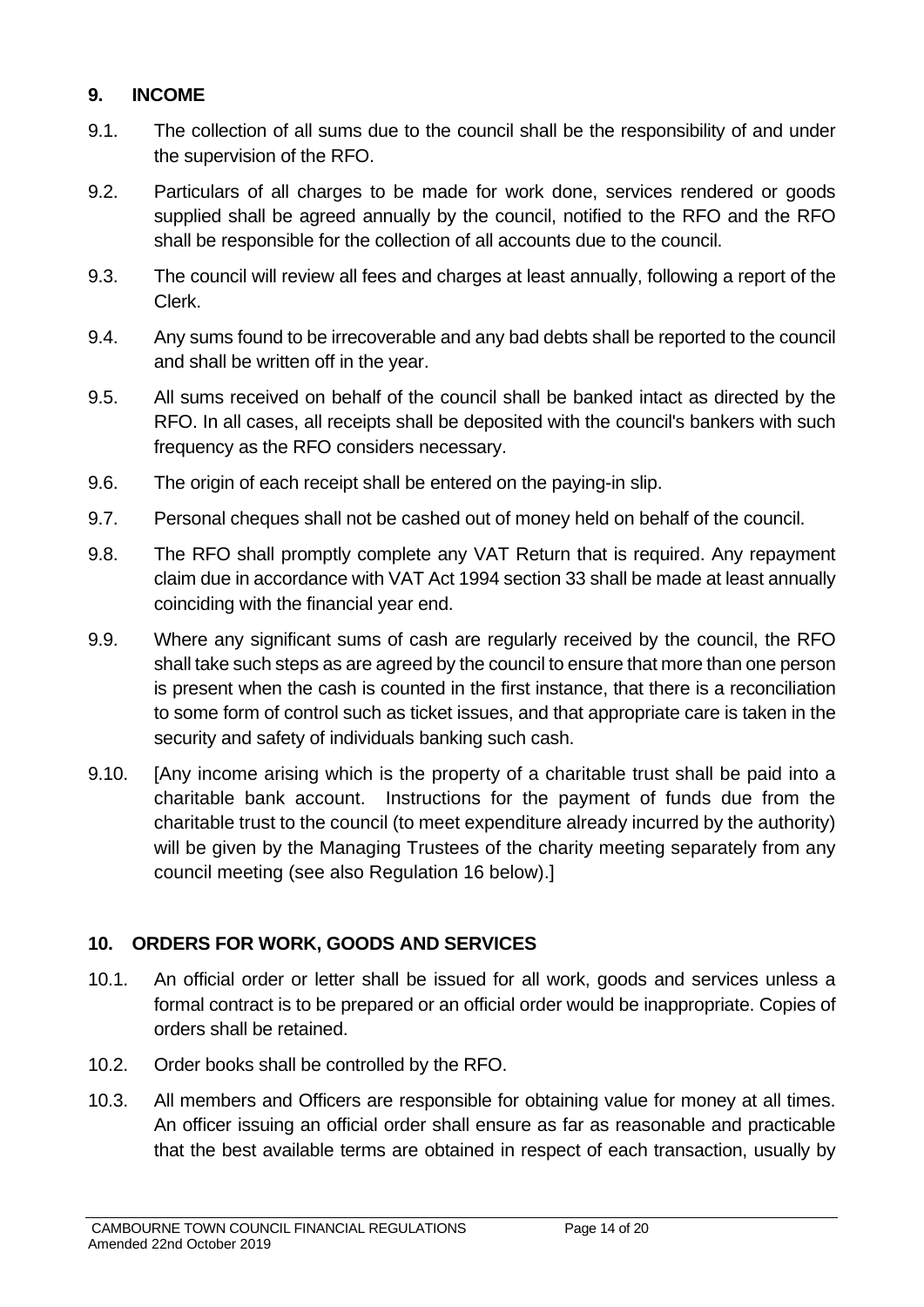obtaining three or more quotations or estimates from appropriate suppliers, subject to any *de minimis* provisions in Regulation 11 (I) below.

- 10.4. A member may not issue an official order or make any contract on behalf of the council.
- 10.5. The RFO shall verify the lawful nature of any proposed purchase before the issue of any order, and in the case of new or infrequent purchases or payments, the RFO shall ensure that the statutory authority shall be reported to the meeting at which the order is approved so that the Minutes can record the power being used.

#### <span id="page-14-0"></span>**11. CONTRACTS**

- 11.1. Procedures as to contracts are laid down as follows:
	- a. Every contract shall comply with these financial regulations, and no exceptions shall be made otherwise than in an emergency provided that this regulation need not apply to contracts which relate to items (i) to (vi) below:
		- i. for the supply of gas, electricity, water, sewerage and telephone services;
		- ii. for specialist services such as are provided by legal professionals acting in disputes;
		- iii. for work to be executed or goods or materials to be supplied which consist of repairs to or parts for existing machinery or equipment or plant;
		- iv. for work to be executed or goods or materials to be supplied which constitute an extension of an existing contract by the Council;
		- v. for additional audit work of the external Auditor up to an estimated value of £500 (in excess of this sum the Clerk and RFO shall act after consultation with the Chairman and Vice Chairman of council); and
		- vi. for goods or materials proposed to be purchased which are proprietary articles and / or are only sold at a fixed price.
	- b. Where the council intends to procure or award a public supply contract, public service contract or public works contract as defined by The Public Contracts Regulations 2015 ("the Regulations") which is valued at £25,000 or more, the council shall comply with the relevant requirements of the Regulations<sup>3</sup>.
	- c. The full requirements of The Regulations, as applicable, shall be followed in respect of the tendering and award of a public supply contract, public service contract or public works contractwhich exceed thresholds in The Regulations set by the Public Contracts Directive 2014/24/EU (which may change from time to  $time)^4$ .

<sup>&</sup>lt;sup>3</sup> The Regulations require councils to use the Contracts Finder website to advertise contract opportunities,

set out the procedures to be followed in awarding new contracts and to publicise the award of new contracts <sup>4</sup> Thresholds currently applicable are:

a. For public supply and public service contracts 209,000 Euros (£164,176)

b. For public works contracts 5,225,000 Euros (£4,104,394)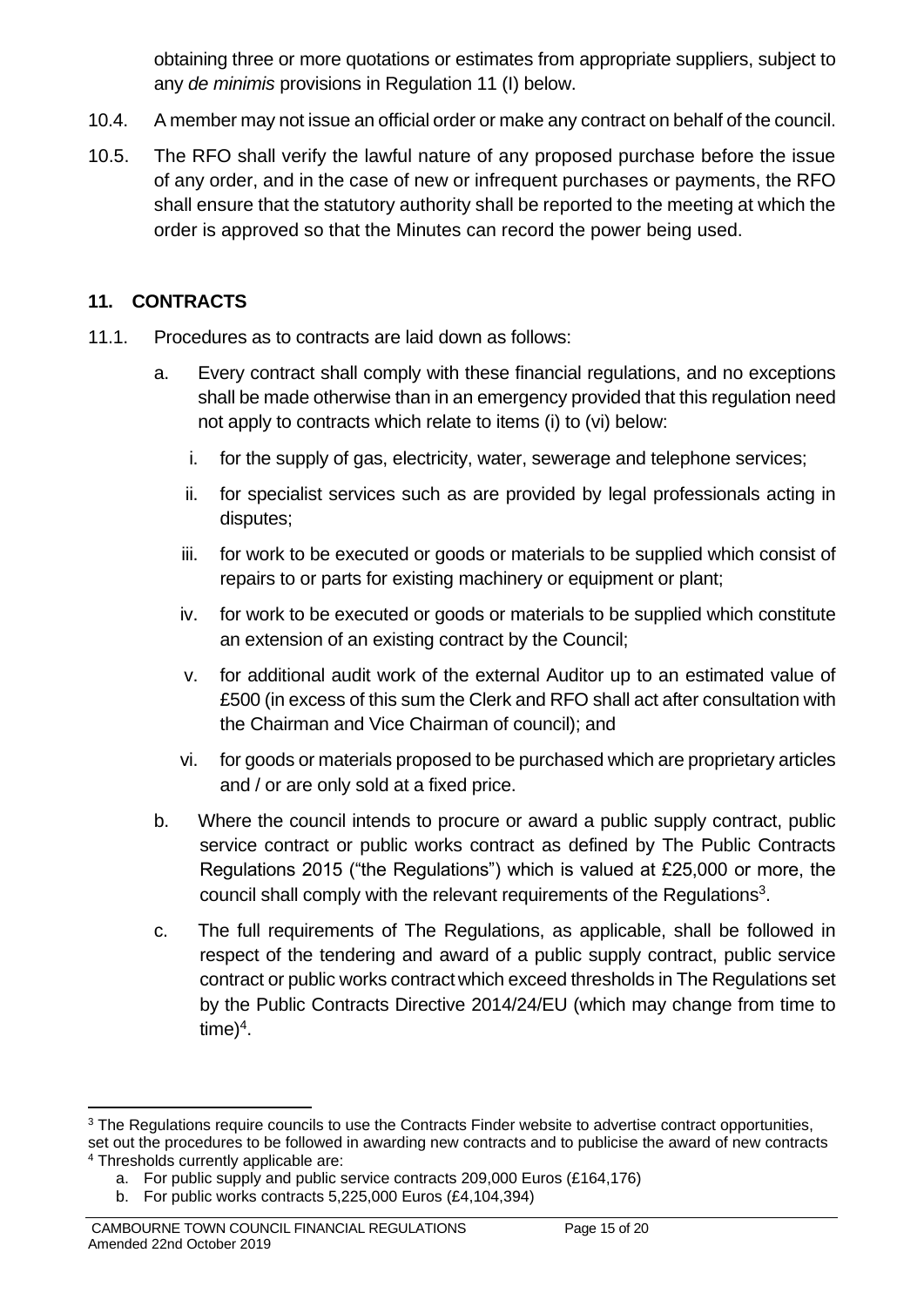- d. When applications are made to waive financial regulations relating to contracts to enable a price to be negotiated without competition the reason shall be embodied in a recommendation to the council.
- e. Such invitation to tender shall state the general nature of the intended contract and the Clerk shall obtain the necessary technical assistance to prepare a specification in appropriate cases. The invitation shall in addition state that tenders must be addressed to the Clerk in the ordinary course of post. Each tendering firm shall be supplied with a specifically marked envelope in which the tender is to be sealed and remain sealed until the prescribed date for opening tenders for that contract.
- f. All sealed tenders shall be opened at the same time on the prescribed date by the Clerk in the presence of at least one member of council.
- g. Any invitation to tender issued under this regulation shall be subject to Standing Order 18, <sup>5</sup> insert reference of the council's s relevant standing order and shall refer to the terms of the Bribery Act 2010.
	- h. When it is to enter into a contract of less than £25,000 in value for the supply of goods or materials or for the execution of works or specialist services other than such goods, materials, works or specialist services as are excepted as set out in paragraph (a) the Clerk or RFO shall obtain 3 quotations (priced descriptions of the proposed supply); where the value is below [£5,000] and above £100 the Clerk or RFO shall strive to obtain 3 estimates. Otherwise, Regulation 10.3 shall apply.
	- i. The council shall not be obliged to accept the lowest or any tender, quote or estimate.
	- j. Should it occur that the council, or duly delegated committee, does not accept any tender, quote or estimate, the work is not allocated and the council requires further pricing, provided that the specification does not change, no person shall be permitted to submit a later tender, estimate or quote who was present when the original decision making process was being undertaken.

### <span id="page-15-0"></span>**12. PAYMENTS UNDER CONTRACTS FOR BUILDING OR OTHER CONSTRUCTION WORKS**

- 12.1. Payments on account of the contract sum shall be made within the time specified in the contract by the RFO upon authorised certificates of the architect or other consultants engaged to supervise the contract (subject to any percentage withholding as may be agreed in the particular contract).
- 12.2. Where contracts provide for payment by instalments the RFO shall maintain a record of all such payments. In any case where it is estimated that the total cost of work

<sup>5</sup> Based on NALC's model standing order 18d in Local Councils Explained © 2013 National Association of Local Councils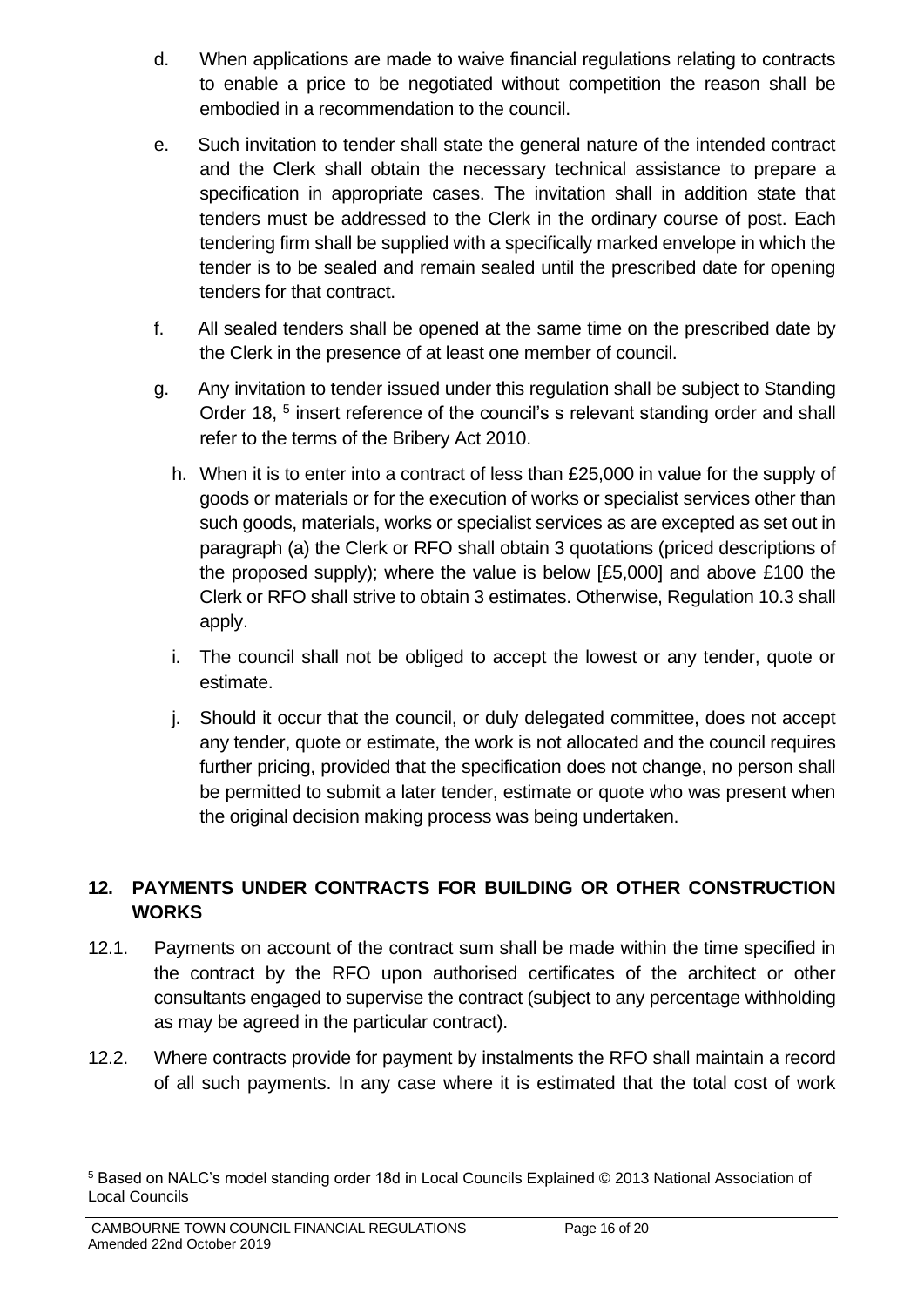carried out under a contract, excluding agreed variations, will exceed the contract sum of 5% or more a report shall be submitted to the council.

12.3. Any variation to a contract or addition to or omission from a contract must be approved by the council and Clerk to the contractor in writing, the council being informed where the final cost is likely to exceed the financial provision.

#### <span id="page-16-0"></span>**13. STORES AND EQUIPMENT**

- 13.1. The officer in charge of each section shall be responsible for the care and custody of stores and equipment in that section.
- 13.2. Delivery Notes shall be obtained in respect of all goods received into store or otherwise delivered and goods must be checked as to order and quality at the time delivery is made.
- 13.3. Stocks shall be kept at the minimum levels consistent with operational requirements.
- 13.4. The Clerk shall be responsible for periodic checks of stocks and stores at least annually.

# <span id="page-16-1"></span>**14. ASSETS, PROPERTIES AND ESTATES**

- 14.1. The Clerk shall make appropriate arrangements for the custody of all title deeds and Land Registry Certificates of properties held by the council. The RFO shall ensure a record is maintained of all properties held by the council, recording the location, extent, plan, reference, purchase details, nature of the interest, tenancies granted, rents payable and purpose for which held in accordance with Accounts and Audit Regulations.
- 14.2. No tangible moveable property shall be purchased or otherwise acquired, sold, leased or otherwise disposed of, without the authority of the council or relevant committee, together with any other consents required by law, save where the estimated value of any one item of tangible movable property does not exceed £250.
- 14.3. No real property (interests in land) shall be sold, leased or otherwise disposed of without the authority of the council, together with any other consents required by law, in each case a Report in writing shall be provided to council in respect of valuation and surveyed condition of the property (including matters such as planning permissions and covenants) together with a proper business case (including an adequate level of consultation with the electorate).
- 14.4. No real property (interests in land) shall be purchased or acquired without the authority of the full council. In each case a Report in writing shall be provided to council in respect of valuation and surveyed condition of the property (including matters such as planning permissions and covenants) together with a proper business case (including an adequate level of consultation with the electorate).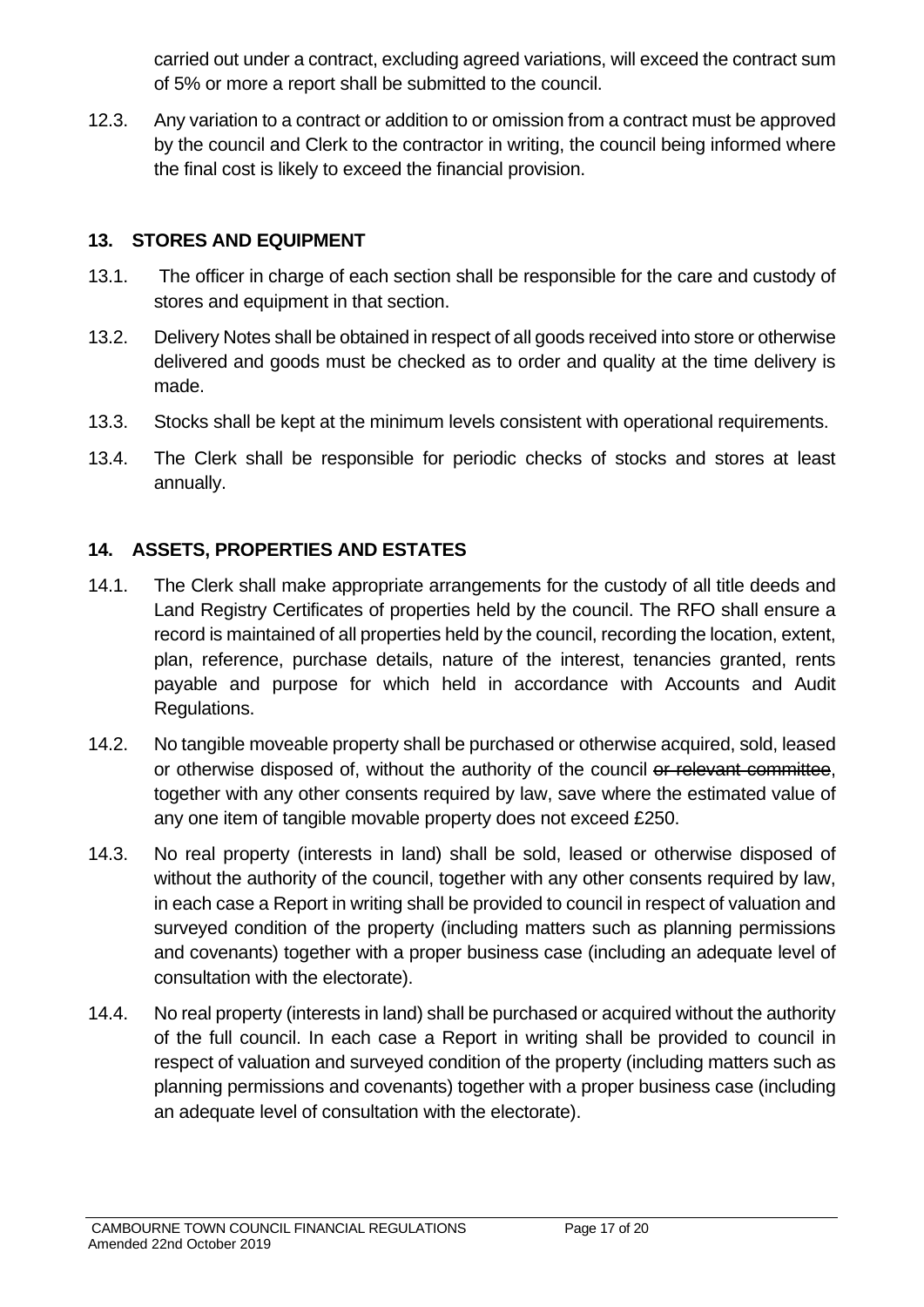- 14.5. Subject only to the limit set in Reg. 14.2 above, no tangible moveable property shall be purchased or acquired without the authority of the full council or relevant committee. In each case a Report in writing shall be provided to council with a full business case.
- 14.6. The Clerk shall ensure that an appropriate and accurate Register of Assets and Investments is kept up to date. The continued existence of tangible assets shown in the Register shall be verified at least annually, possibly in conjunction with a health and safety inspection of assets.

#### <span id="page-17-0"></span>**15. INSURANCE**

- 15.1. Following the annual risk assessment (per Financial Regulation 17), the RFO shall effect all insurances and negotiate all claims on the council's insurers
- 15.2. The RFO shall keep a record of all insurances effected by the council and the property and risks covered thereby and annually review it.
- 15.3. The RFO shall be notified of any loss liability or damage or of any event likely to lead to a claim, and shall report these to council at the next available meeting.
- 15.4. All appropriate members and employees of the council shall be included in a suitable form of security or fidelity guarantee insurance which shall cover the maximum risk exposure as determined [annually] by the council, or duly delegated committee.

#### <span id="page-17-1"></span>**16. CHARITIES**

16.1. Where the council is sole managing trustee of a charitable body the Clerk and RFO shall ensure that separate accounts are kept of the funds held on charitable trusts and separate financial reports made in such form as shall be appropriate, in accordance with Charity Law and legislation, or as determined by the Charity Commission. The Clerk and RFO shall arrange for any Audit or Independent Examination as may be required by Charity Law or any Governing Document.

#### <span id="page-17-2"></span>**17. RISK MANAGEMENT**

- 17.1. The council is responsible for putting in place arrangements for the management of risk. The Clerk shall prepare, for approval by the council, risk management policy statements in respect of all activities of the council. Risk policy statements and consequential risk management arrangements shall be reviewed by the council at least annually.
- 17.2. When considering any new activity, the Clerk shall prepare a draft risk assessment including risk management proposals for consideration and adoption by the council.

#### <span id="page-17-3"></span>**18. SUSPENSION AND REVISION OF FINANCIAL REGULATIONS**

18.1. It shall be the duty of the council to review the Financial Regulations of the council from time to time. The Clerk shall make arrangements to monitor changes in legislation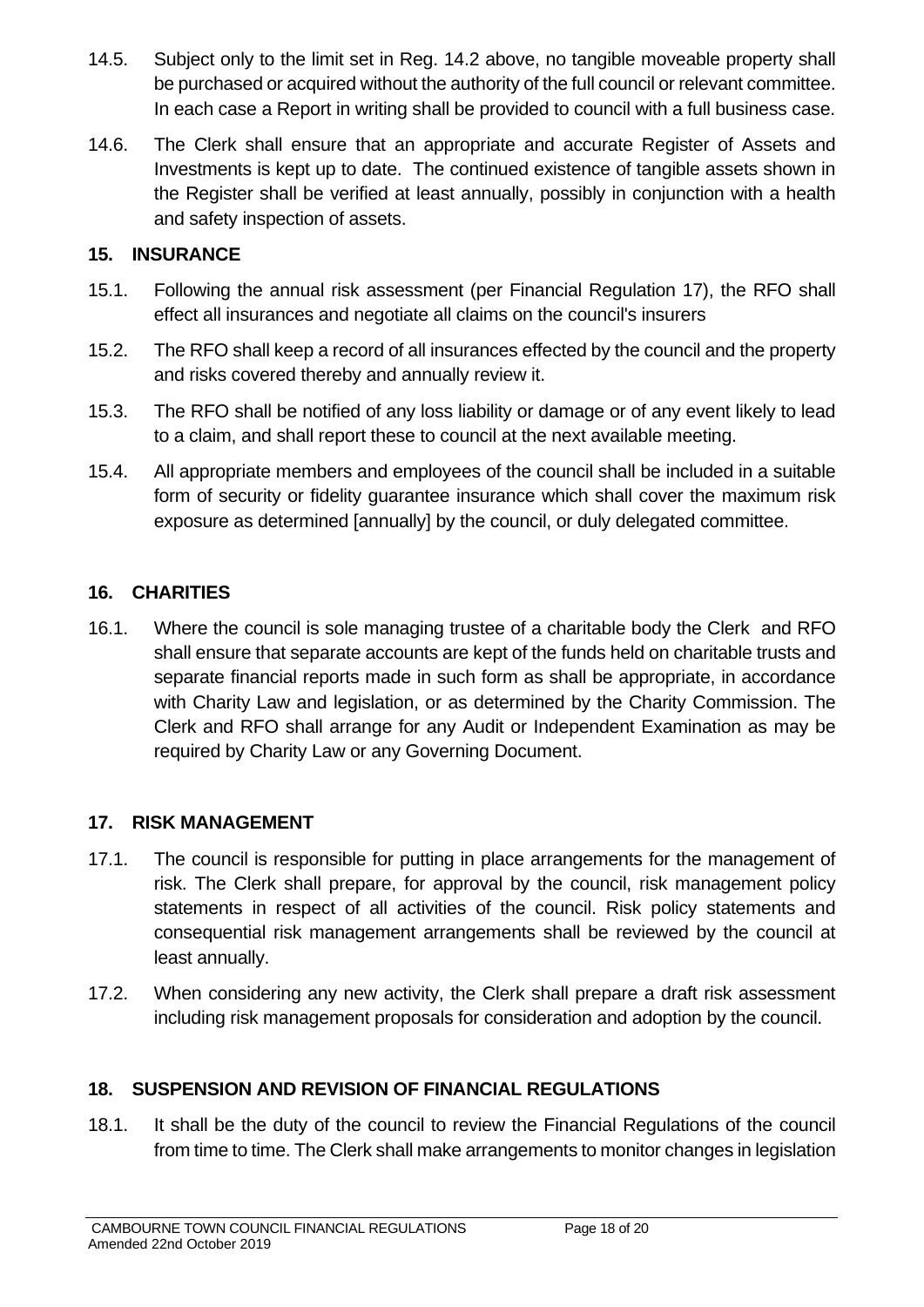or proper practices and shall advise the council of any requirement for a consequential amendment to these financial regulations.

18.2. The council may, by resolution of the council duly notified prior to the relevant meeting of council, suspend any part of these Financial Regulations provided that reasons for the suspension are recorded and that an assessment of the risks arising has been drawn up and presented in advance to all members of council.

The Model Financial Regulations templates were produced by the National Association of Local Councils (NALC) in July 2019 for the purpose of its member councils and county associations. Every effort has been made to ensure that the contents of this document are correct at time of publication. NALC cannot accept responsibility for errors, omissions and changes to information subsequent to publication.

**© NALC 2019**